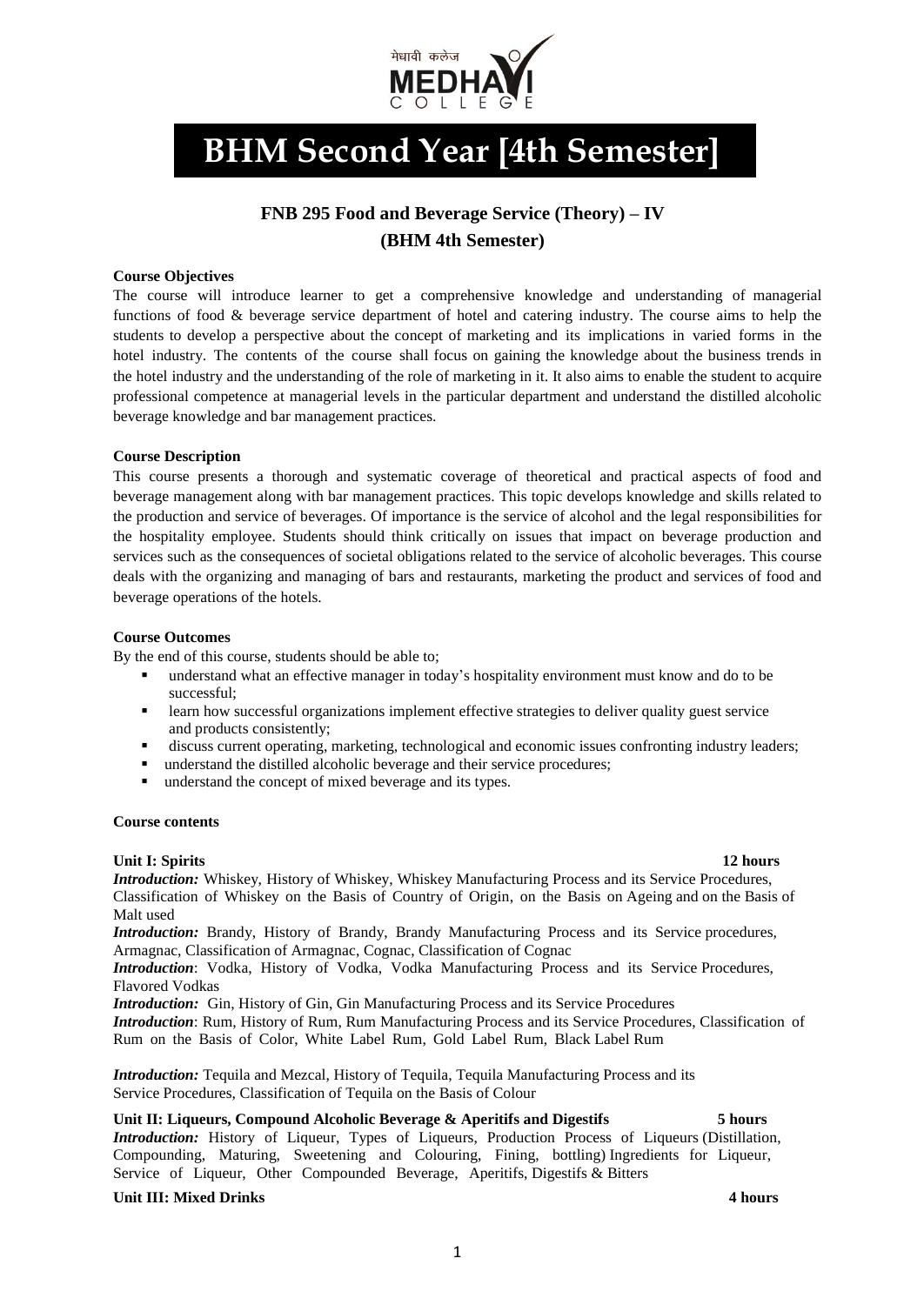*Introduction*: Concept and history of mixed drinks, parts of mixed drinks, process of mixing drinks, types of mixed drinks (short drinks, tall drinks), and equipments required for mixing the drinks, developing a drink recipe. Basic Terminologies

### **Unit IV: Bar Layout and Design 4 hours**

*Introduction:* The Planning Process, Preliminary Consideration, Parts of the Bar, Redesigning the Bar, Design Factors, Lay outs, Ergonomics in Bar Design, Fitting Draught Beer and Other Vending Machines in Bar

### **Unit V: Bar Operation and Management 6 hours**

*Introduction*, Types of Bar, Public Bar, Dispense Bar, pubs, Lounge Bar, Wine Bar, Cocktail Bar, Types of Banquet Bar, Cash Bar, Host Bar, Open Bar, Close Bar, Corkage, Steps Involved in Bar Operation, Pre Opening and Closing Activities, Bar Records and Control, Comparing Actual with Standard Cost, Analyzing the Consumption and the Cost, Potential Sales Volume, Weightage Average Value, Par Stock or Bottle Control, Requisitions, Inter Bar Transfer, Separating Full Bottle Sales, Spillage Allowance, Breakage, and Spoilage, Function Bar Control

#### **Unit VI: Responsible Alcohol Service 3 hours**

*Introduction:* Alcohol Service and the Law in Nepal, Blood Alcohol Concentration, Liability, Checking Identification, Alcohol and its Physical Impact, Intervention, Signs of Intoxication, Traffic Light System & Stopping Alcohol Service

### **Unit VII: Planning for Food and beverage control 6 hours**

*Introduction:* Control System (standard purchase specifications, supplier considerations, purchasing, receiving, storing and issuing procedures), Duties and Responsibilities of Food and Beverage Controller, Basic Knowledge Hotel Food and Beverage Cost.

#### **Unit VIII: Food and Beverage Marketing 8 hours**

*Introduction:* The Marketing Concept, the Marketing of Services, the Marketing Environment, Market Segmentation, The Marketing Mix, the Product Life Cycle

#### **Basic Texts**

Kotschevar, L. H., & Tanke, M. L. (1996). *Managing Bar and Beverage Operations*. Michigan: Educational Institute of the American Hotel & Lodging Association

Ninemeier, Jack D. *Management of Food and Beverage Operations*. AH&LA. USA

#### **References**

Fuller, J and Walker, K .*The Menu Food and Profit.* Stanley Thornes (Publishers) Ltd. Cheltenham. USA

Ninemeier, J. D. & Hayes, D. K. (2006). *Restaurant Operations Management: Principles and Practice*. New Jersey: Pearson Education Inc.

# **FNB 295 Food and Beverage Service (Practical) – IV (BHM 4th Semester)**

#### **Course Objectives**

The course will introduce learner to get a comprehensive knowledge and understanding of managerial functions of food & beverage service department of hotel and catering industry. The course aims to help the students to develop a perspective about the concept of marketing and its implications in varied forms in the hotel industry. The contents of the course shall focus on gaining the knowledge about the business trends in the hotel industry and the understanding of the role of marketing in it. It also aims to enable the student to acquire professional competence at managerial levels in the particular department and understand the distilled alcoholic beverage knowledge and bar management practices.

### **Course Description**

This course presents a thorough and systematic coverage of theoretical and practical aspects of food and beverage management along with bar management practices. This topic develops knowledge and skills related to the production and service of beverages. Of importance is the service of alcohol and the legal responsibilities for the hospitality employee. Students should think critically on issues that impact on beverage production and services such as the consequences of societal obligations related to the service of alcoholic beverages. This course deals with the organizing and managing of bars and restaurants, marketing the product and services of food and beverage operations of the hotels.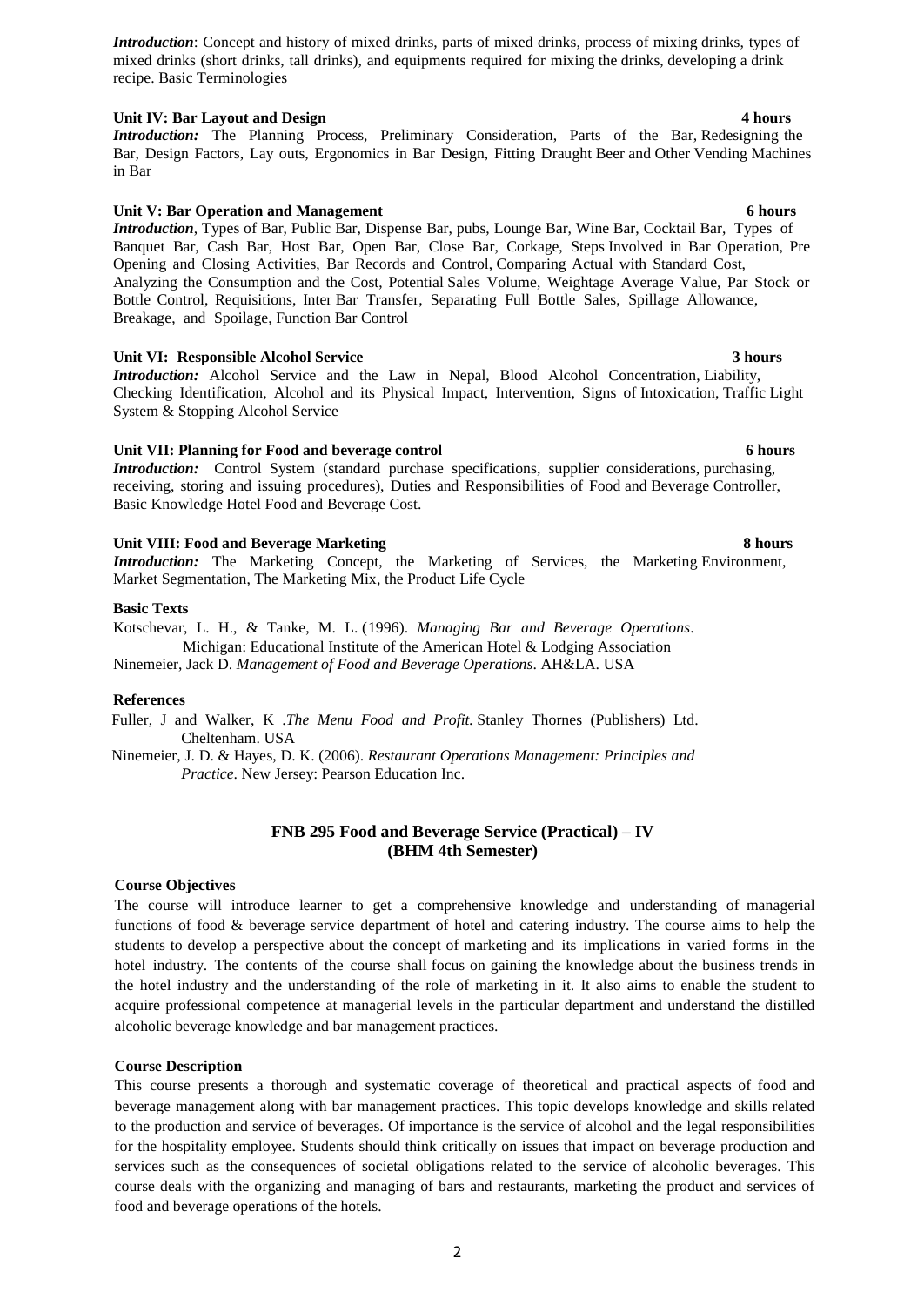#### **Course Outcomes**

By the end of this course, students should be able to;

- understand what an effective manager in today's hospitality environment must know and do to be successful;
- **•** learn how successful organizations implement effective strategies to deliver quality guest service and products consistently;
- discuss current operating, marketing, technological and economic issues confronting industry leaders;

**24**

- understand the distilled alcoholic beverage and their service procedures;
- understand the concept of mixed beverage and its types.

### **Course Contents**

Introduction of ABV (Alcohol by Volume)

Vodka Rum Whiskey Tequila Liqueurs/ Aperitifs Brandy Gin Important Equipments used for Cocktail Making Garnish for Cocktail Vegetable garnish Fruit Garnish Swizzle Stick

Salt Rimming Twists and Critic Oil Infusion Quick Garnish Ideas Use of Various Types of Glasses and Their Purpose Built Introduction to Tall and Short Drinks Summer & Winter Cocktails Event / Festival Cocktails Molecular Mixology Introduction

Mock tail Introduction & Demonstration – 4 Sober Drinks (Pick Me up Drinks) Cocktail: ( Vodka Based -5, Whiskey Based -5, Rum Based -5, Tequila Based -5, Liqueurs based -10) Mixing Muddling Building Layered Foam Shots Mixers Float

### **Basic Texts**

Kotschevar, L. H., & Tanke, M. L. (1996). *Managing Bar and Beverage Operations*. Michigan: Educational Institute of the American Hotel & Lodging Association Ninemeier Jack D. *Management of Food and Beverage Operations*. AH&LA. USA

# **References**

Fuller, J and Walker, K .*The Menu Food and Profit.* Stanley Thornes (Publishers) Ltd. Cheltenham. USA Ninemeier, J. D., & Hayes, D. K. (2006). *Restaurant Operations Management: Principles and Practice*. New Jersey: Pearson Education Inc.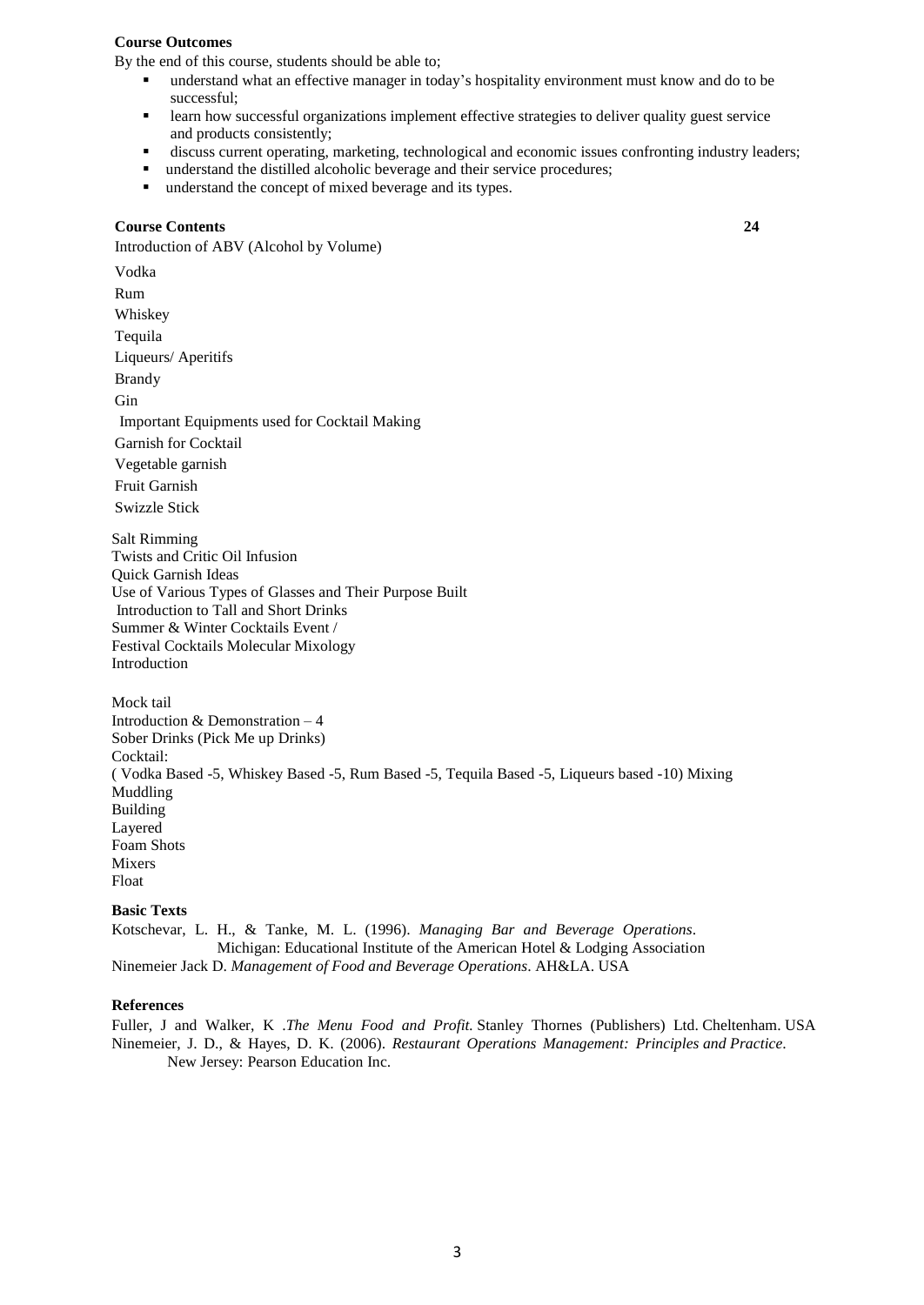# **FNB 274 Food Productions and Patisserie (Theory) – IV (BHM 4th Semester)**

# **Course Objectives**

After completing this course students will understand managerial aspects of the kitchen operation including purchasing and storing of goods, supervising of the kitchen works and production systems apply in various catering establishments, and able to prepare western cuisines.

# **Course Description**

This course presents a thorough and systematic coverage of theoretical and practical aspects of western cuisine as well as sweets and desserts. This course will more focus on kitchen management including purchasing and storing of goods, functions of management, food production systems practice in food industry, food presentation, fast food, cookies, chocolate and icing varieties as well as kitchen stewarding.

# **Course Outcomes**

By the end of this course, students should be able to;

- understand and explain the functions of kitchen management;
- understand and explain the purchase, issue and storing of goods;
- understand and explain the various food production systems;
- understand, explain the food presentation;
- understand, explain and prepare the western food items;
- understand, explain and operate the kitchen stewarding;
- understand and explain the fast food practice in food industry;
- understand, explain the confectionary products such as cookies and biscuits, chocolates, and icings.

# **Course Contents**

# **Unit I: Kitchen Management 5hours**

*Introduction of kitchen management*, Supervisory Functions of Management such as Planning, Organizing, Supervising, Coordinating, Controlling, Planning for any Event such as Outdoor Catering, Marriage Anniversary, Theme Food Festival, chefs' Competition etc.

# **Unit II: Western Cuisines 16hours**

*Introduction of French cuisine*: Ethnic French Dishes, Classical Menu Items. *Introduction of Italian cuisine*: regions of Italy, Ethnic Foods of Italy, Special Italian Dishes. *Introduction: Cuisine of United Kingdom*, Special English Dishes. *Introduction: Scandinavian cuisine*, Special Scandinavian Dishes. *Introduction: German cuisine,* Special German Dishes. *Introduction of Mediterranean cuisine*: Regions of Mediterranean Belt, Special Mediterranean Dishes. *Introduction: American cuisine*, Special American Dishes. *Introduction of Mexican cuisine:* Special Mexican Dishes. *Western culinary terms*

# **Unit III: Fast food 4 hours**

# *Introduction*: Characteristic of Fast Foods, Social and Psychological Aspects of Fast Foods, Financial Consideration of Fast Foods, Marketing Consideration of Fast Foods (5Ps), Catering Considerations of Fast Foods.

# **Unit IV: Food Presentation 2 hours**

*Introduction*: Guidelines of Food Presentation: Integration of Flavors Shapes and Textures on the Plates.

# **Unit V:** Food Production Systems **6hours** 6hours **6hours**

*Introduction:* Methods of Centralized Food Production System, Cook Chill and Cook Freeze Process, Sous Vide Process, Call order Process, Assembly Process and Conventional Food Production System.

# **Unit VI: Purchasing, Receiving and Storing of Goods 5 hours**

*Introduction of purchasing, receiving and storing,* Consideration for Purchasing of Goods, Purchase System and Specifications, Guidelines for Receiving and Issuing of Goods, Principles of Indenting for Volume, Storing System of Goods, Storage Accommodations of Goods Perishable and Non-perishable, Inventory Control in Stores.

# **VII: Kitchen Cost Control 4 hours**

*Introduction*: Meaning, Definition of Portion Control and its Considerations, Necessity for Portion Control, Standard Portion Sizes of Various Dishes, Objectives and Contents of Standard Recipe, Costing and Pricing, Rechauffe Cooking (Use of leftovers).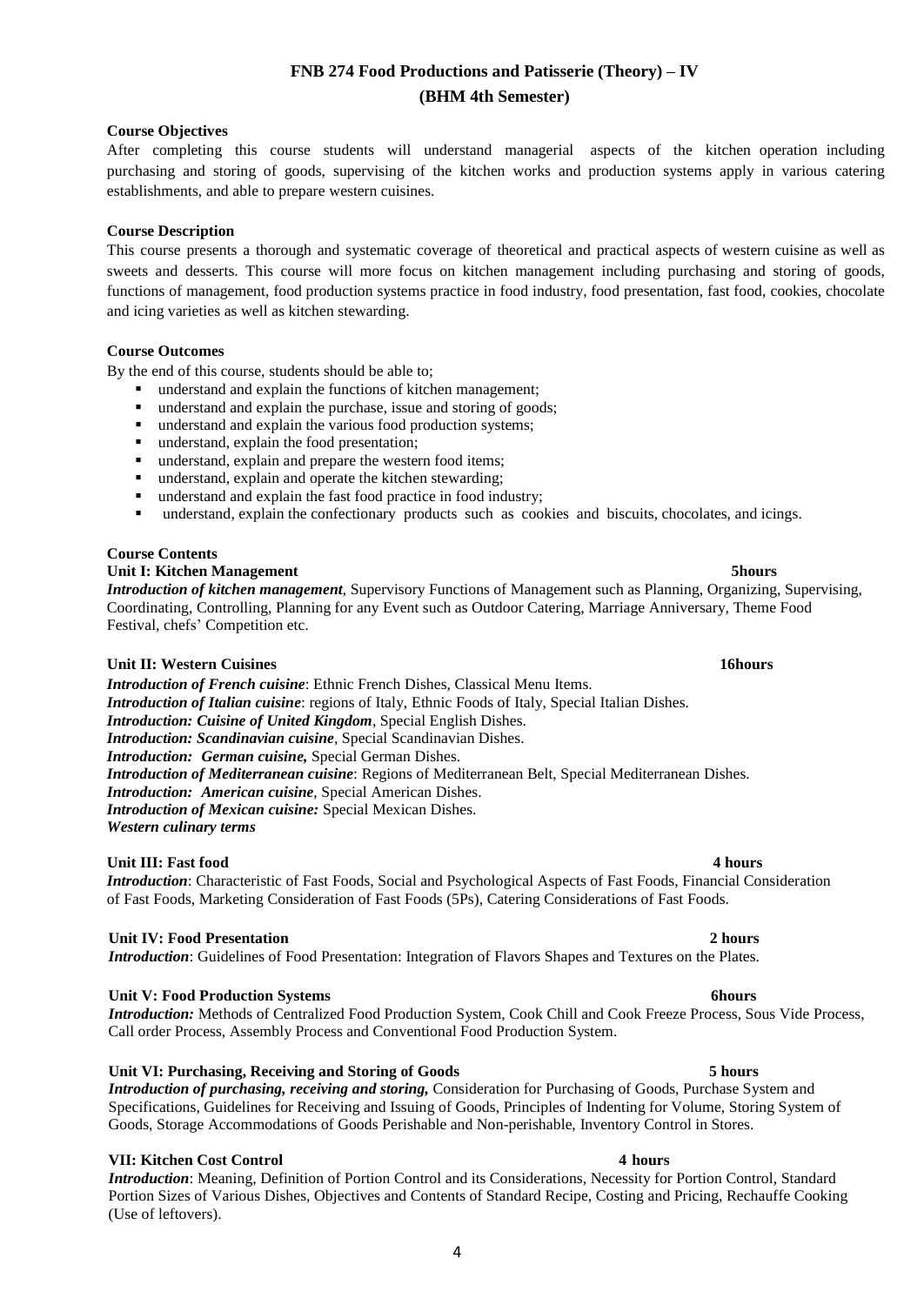### **Unit VIII: Cookies and Biscuits 2 hours**

*Introduction*: Preparation of Simple Cookies, Types of Cookies, Uses of Cookies, Common Faults in Cookies.

### **Unit IX: Chocolate 2 hours**

*Introduction:* Chocolate Production, Types of Chocolate, Uses of Chocolates, Tools and Equipment used in Chocolate Work.

### **Unit X: Icings and Frosting 2hours**

*Introduction:* Different Types of Icings and Their Uses.

# **Basic Texts**

Foskett, D. & Ceserani, V. *Theory of Catering.* London: Book Power. Bali*, P. S. International Cuisine and Food Production Management.* New Delhi: Oxford Press Publication.

# **References**

Arora, K. *Theory of Cookery.* New Delhi: Franks Bros. & Co. Ltd.

Bali, P. S. *Quantity Food Production Operations.* New Delhi: Oxford Press Publication. Bali, P. V. *Food Production Operations.* New Delhi: Oxford Press Publication.

Pauli. E. *Classical Cooking the modern way.* New York: Van Nostrand Reinhold. Gringson, J. *The Book of Ingredients.* Spain: Michel Joshef Ltd.

# **FNB 294 Food Productions and Patisserie (Practical) – IV (BHM 4th Semester)**

### **Course Objectives**

The purpose of this course is to provide students with comprehensive knowledge and skill of Indian and Nepalese cuisine applicable to the catering industry. Students will also develop safe and hygienic work habits and right attitude towards the trade and gain basic handling, preparing and presentation food articles by using different methods of cooking.

### **Course Description**

This course presents a thorough and systematic coverage of principle and practices of Indian and Nepalese ethnic cuisine and breakfast preparations.

#### **Course Outcomes**

By the end of this course, students should be able to;

- prepare western appetizers
- prepare western soups
- prepare western main courses
- prepare western accompaniments
- prepare western sweets and desserts

### **Course Contents 24 hours**

**Practical:**

| 4 Courses Italian Menus              | 3 |  |
|--------------------------------------|---|--|
| <b>4 Courses Mediterranean Menus</b> |   |  |
| <b>4 Courses Mexican Menus</b>       |   |  |
| <b>4 Courses Scandinavian Menu</b>   |   |  |
| <b>4 Course German Menu</b>          |   |  |

Western Cuisine Includes Appetizers, Soups, Main Course with Accompaniments & Garnishes and Sweets.

### **Demonstration:**

**Cookies & Biscuits, Chocolates & Icings 9 hours**

# **Basic Texts**

Bali, P. S*. International Cuisine and Food Production Management.* New Delhi: Oxford Press Publication. Pauli, E. *Classical Cooking the Modern Way.* New York: Van Nostrand Reinhold. Ceserani & Kinton, *Practical Cookery. London:* Hodder & Stoughton Publication.

# **Reference**

Bali, P. V. *Food Production Operations.* New Delhi: Oxford Press Publication.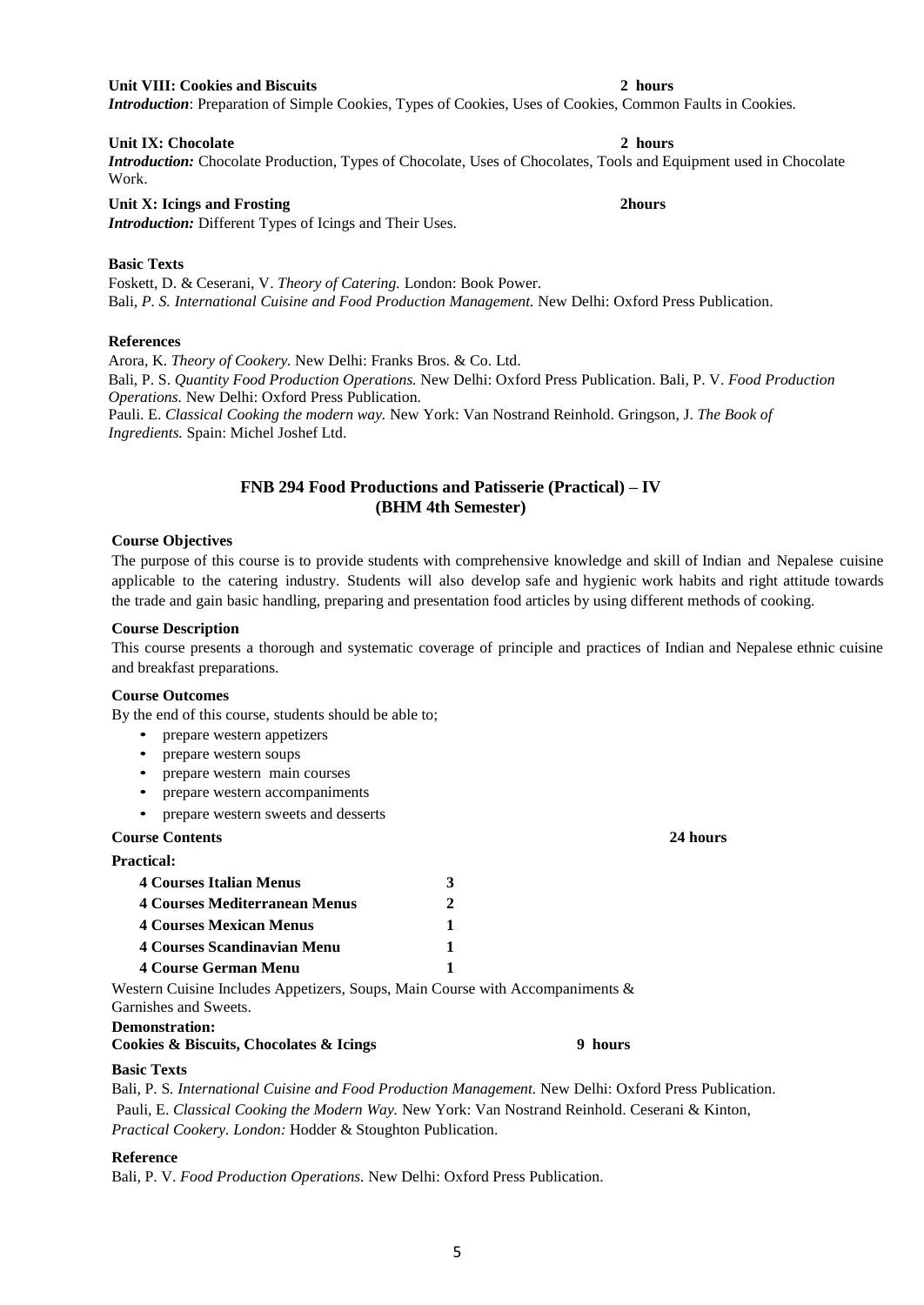# **RDM 283 Room Division Management (Theory) – II (BHM 4th Semester)**

# **Course Objectives**

The purpose of this course is to provide the students with a broad and integrative introduction of the front office accounting and techniques of night auditing as well as maintenance of front office. The course also attempts to enable the students to understand the security and environment management, and also managing of human resource in front office department.

# **Course Description**

This course presents a thorough and systematic coverage of introduction of front office accounting, the night auditing and focuses on planning and evaluating front office operations as well as revenue management. It also covers the maintenance and environment management and also human resource management in front office operations.

# **Course Outcomes**

By the end of this course, students should be able to:

- understand front office accounting;
- understand the concept of night auditing;
- understand and explain the planning and evaluating the front office operations;
- understand and explain the revenue management of a hotel;
- understand maintenance management in a hotel;
- understand the security management in a hotel;
- understand environment management of a hotel;
- understand and explain human resource management of front office.

# **Course Contents**

# **Unit I: Front office Accounting 5 hours**

*Introduction of Front Office Accounting:* Accounting Fundamentals, Creation and Maintenance of Accounts, Tracking Transactions, Internal Control.

# **Unit II**: T**he Night Auditing 6 hours**

*Introduction of Night Auditing:* Duties of the Night Auditor**,** Cross Referencing**,** Guest Credit Monitoring**,** Audit Posting Formula**,** Daily and Supplemental Transcripts**,** The Night Audit Process**,** Verifying the Night Audit.

# **Unit III: Operating Department of Front Office 4 hours**

*Introduction:* Productivity Norms, in Hospitality Industry, Developing and Using Staffing Guide, Need and Importance of flexibility Manning, The Break Even Points at These Department.

# **Unit IV: Planning and Evaluating 7 hours**

*Introduction of Room Rate:* Establishing Room Rates, Forecasting Room Availability, Budgeting for Operations.

*Evaluating Front Office Operations*: Daily Occupancy Report, Occupancy Rates, Room Revenue Analysis, Hotel Income Statement, Room Division Income Statement, Room Division Budget Report, Ratio Standards.

# **Unit V: Revenue Management 6 hours**

*Introduction of Revenue:* The Concept of Revenue Management, Measuring Yield, Elements of Revenue Management, Using Revenue Management, Revenue Management Software.

# **Unit VI: Maintenance Management 4 hours**

*Introduction:* Communicating Maintenance works, Types of maintenance, Routine maintenance, Preventive maintenance, Scheduled Maintenance, Identifying Housekeeping's Responsibilities.

# **Unit VII:** Security Management 4 hours **4 hours**

*Introduction:* Importance of a Security Department, Developing the Security Program, Management's Role in Security, Setting up the Security Program, Employee Safety Programs, Emergency Communication.

# **Unit VIII: Transportation and Environmental Management 6 hours**

*Introduction***:** Planning the Transport Requirement, Transportation for Guests and Staffs, Environment and Ecology**,** Environmental Pollution**,** Environment Management in the Hospitality Industry**,** Environmental Management Programs.

# **Unit IX: Managing Human Resources 6 hours**

*Introduction:* Recruiting, Selecting, Hiring, Staff Scheduling, Staff Motivation

6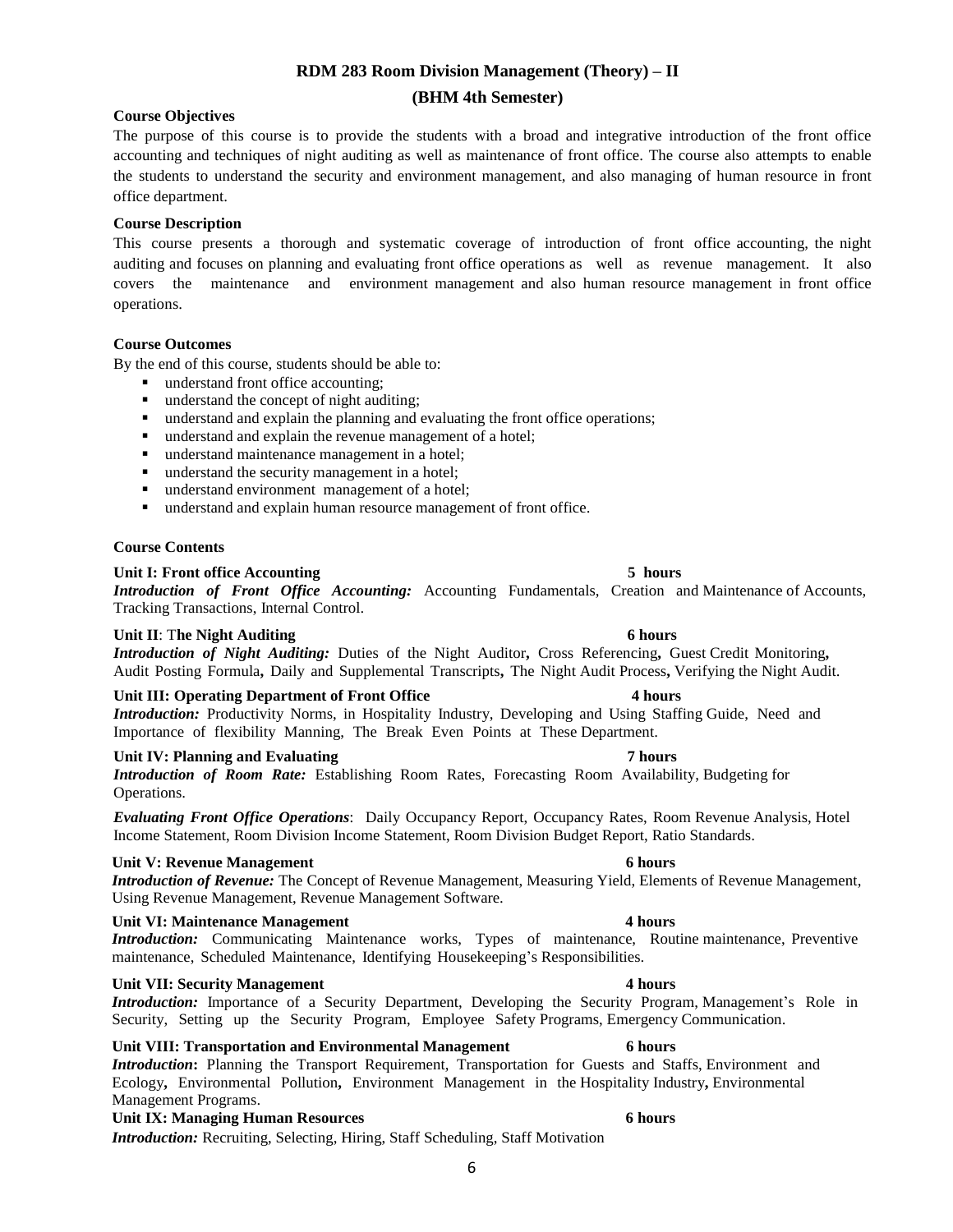#### **Basic Texts**

Kasavan, L. M & Brooks, R. M, *Managing Front Office Operations:* AH&LA, Michigan, USA. Tewari,J. R. *Hotel Front Office – Operations and Management*: New Delhi: Oxford University Press.

#### **References**

Bhatnagar, S. K. *Front Office Management*: New Delhi: NCR Frank Bros. & Co Andrews, S. *Front Office Management & Operations*: New Delhi: Tata McGraw Hill Bardi, J. A. *Hotel Front Office Management*: New Delhi: Wiley India Ltd.

# **RDM 293 Room Division Management (Practical) – II (BHM 4th Semester)**

### **Course Objectives**

The purpose of this course is to provide the students with the knowledge and skill of performing the task of night auditor, handling security problems and handling revenue management software practice in the hotel industry.

### **Course Description**

This course presents a thorough and systematic coverage performing the task of night auditor practice in front office department. It also focuses on the handling security problems in the hotels and handling revenue management software used in hotel industry.

#### **Course Outcomes**

By the end of this course, students should be able to:

- understand and practice of performing the task of night auditor;
- understand and practice of handling security problems;
	- understand and practice of handling revenue management software used in hotels.

#### **Course Contents**

Performing the Tasks of Night Auditor. Handling Security Problems. Front Office Computer Applications. Handling Hotel Software. Handling Unusual Situations in Hotel.

#### **Basic Texts**

Kasavan, L. M & Brooks, R. M, *Managing Front Office Operations:* AH&LA, Michigan, USA. Tewari.J. R. *Hotel Front Office – Operations and Management*: New Delhi: Oxford University Press. **References**

Bhatnagar, S.K. *Front Office Management*: New Delhi: NCR Frank Bros. & Co. Andrews, S. *Front Office Management & Operations*: New Delhi: Tata McGraw Hill Bardi, J. A. *Hotel Front Office Management*: New Delhi: Wiley India Ltd.

# **PSY 101 General Psychology BHM, Second Year, 4th Semester**

#### **Course Objectives**

The objective of this course is to familiarize students with the basic psychological concepts and processes to understand human mind and behavior in relation to self and others. Specifically, it provides a basic understanding of psychological science of human nature. It familiarizes students on how biology, cognition and action influence the human behavior and personality of the individual. It helps to acquire the knowledge of different psychological processes and their effect on human cognition and behavior. Finally, it develops an understanding of how human behavior can be understood, shape, and applied in individual and group/social level.

#### **Course Description**

This course surveys the major concept, theories, and processes of basic psychology. It addresses the core psychological process as well as their importance on individual and social setting.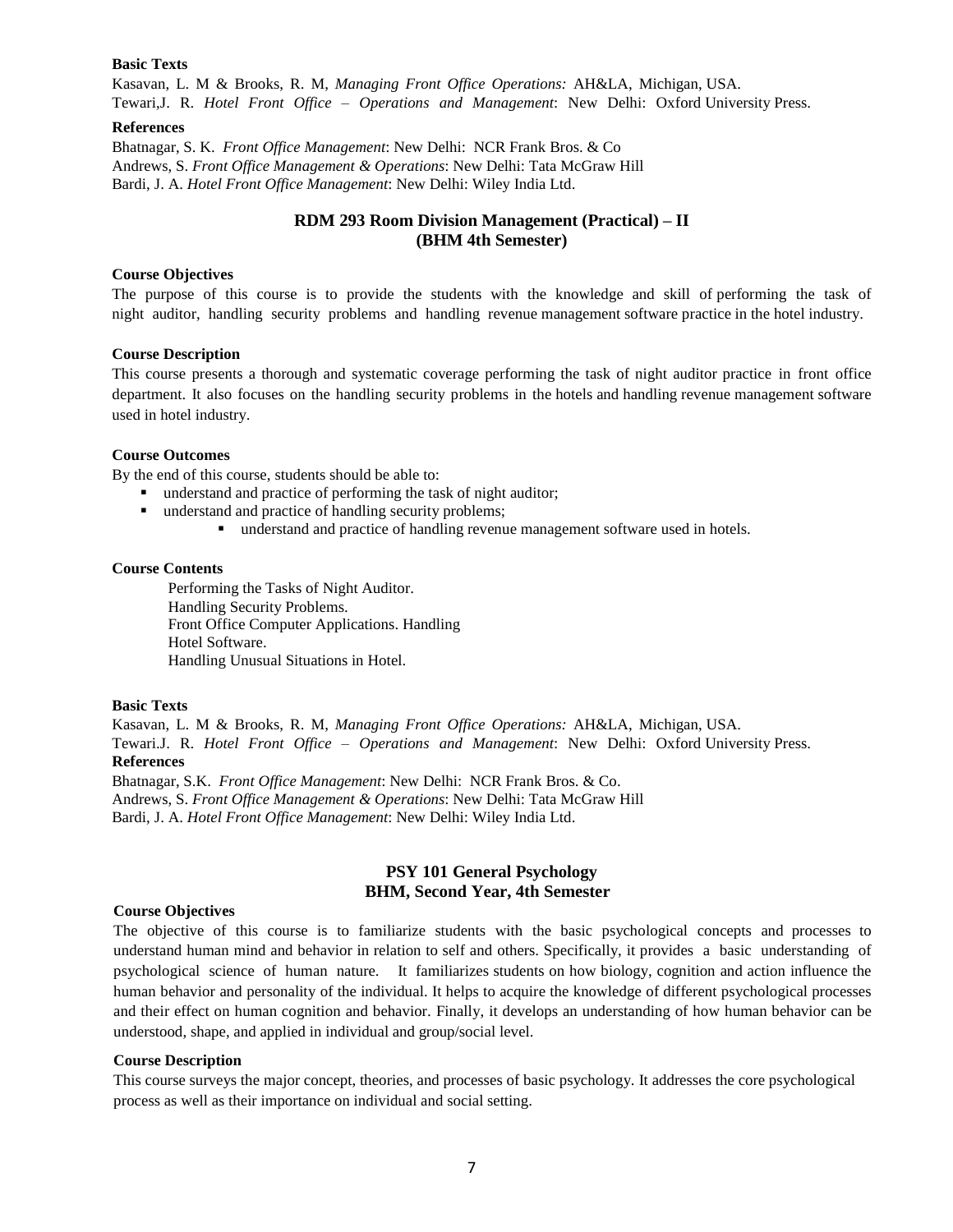# **Course Outcomes**

By the end of this course, students should be able to:

- know basic concepts of human psychology and the core processes related to psychology;
- have an idea of the major theories that explain human behavior and cognitive processes;
- use psychological knowledge to describe and explain human behavior in personal and social settings; and
- apply human psychology in understanding and explaining individual and social level of behavior.

#### **Course Contents**

### **Unit I: Introduction to Psychology as a Science of Mind and Behavior 5 hours**

Nature, modern history, of Psychology, common sense and psychology, similarities and differences with other social sciences; Perspectives of psychology (Biological perspective, cognitive perspective, behavioral perspective, Psychodynamic and humanistic perspective, Socio-cultural perspective and evolutionary perspective); Scientific method and psychological research

### **Unit II: Biological Basis of Behavior 5 hours**

Importance of Biology in psychological understanding of behavior, Neurons, nervous system, structure and functions of central nervous system, Endocrine system and its importance.

### **Unit III: Sensation and Perception 10 hours**

*Sensation:* Meaning, importance, sensory threshold, habituation and adaptation; Types of sensory experiences, structure and functions of Visual and auditory sensation, *Perception*: definition and characteristics**;** Perceptual processes (Pathways in Brain and top-down and bottom-up processing), subliminal and extrasensory perception, Theoretical explanation of perceptual organization (Gestalt principles), Perceptual ambiguity and distortion. Socialcognition and behavior: Process of social cognition, Attitude, Social influence, Prejudice and discrimination.

#### **Unit IV: Learning and Memory 9 hours**

*Learning:* Nature of learning (Behavioral vs. cognitive, instinct, and complex forms of learning) Classical condition learning and its application; Operant conditioning learning and behavior modification and shaping, Cognitive learning (cognitive map, insight and observational learning). *Memory:* Memory phenomenon and basic processes (encoding, storage and retrieval), Models of memory; Parallel Distributed Processing Model and Information Processing Model, Retrieval (cues, recall, recognition, reconstruction, and automatic encoding); Forgetting: Nature and causes of forgetting, Memory and the brain, Amnesia and false memories.

### **Unit V: Cognition (Thinking and Intelligence) 7 hours**

*Thinking*: Definition and nature, component of thought (mental images, concepts, prototypes) and reasoning, thought and brain; Problem solving and decision making (preparation, production and judgment): Obstacles in problem solving thinking and decision making; Creativity; *Intelligence:* nature, types, and determinants of intelligence, Intelligence tests and concept of IQ; Individual differences in intelligence.

#### **Unit VI: Motivation, Emotion and Stress 7 hours**

*Motivation:* Nature and characteristics of motivation, Instinct, Drive-reduction approach, Arousal approach, Incentive approach of motivation, Cognitive approach to motivation; Physiological need and motivations (Hunger and sex), Socio-psychological motivation (need for achievement and power); *Emotion:* nature and types and functions of emotion; James-Lange, Cannon-Bard, and Schachter-Singer theories of emotion. Emotion and Health; *Stress:* stressor and the cost of stress, General adaptation syndrome model, Psychoneuroimmunology of stress; Coping stress, Style and learned helplessness, Social support;

### **Unit VII: Personality 5 hours**

Nature and determinants of personality, Theories of personality: Freud's theory; Trait theory (Allport and Cattel's theory); Big five personality traits, Evaluation; Bandura's social cognitivetheory, evaluation; Humanistic approach; Measurement of personality; Self-report; Projective tests, Behavioral assessment.

#### **Basic Texts**

- 1. Feldman, R. S. *Understanding Psychology.* New Delhi: Tata McGraw Hill.
- 2. Ciccarelli, S. K., & Meyer, C. E. *Psychology*. New Delhi: Pearson Education.

### **References**

- 1. Zimbardo, P. G., Johnson, R. L., & McCann, V. *Psychology: Core concepts*. USA: Pearson Education.
- 2. Passer, M. W., & Smith, R. E. *Psychology: The Science of Mind and Behavior*. New York: McGraw Hill.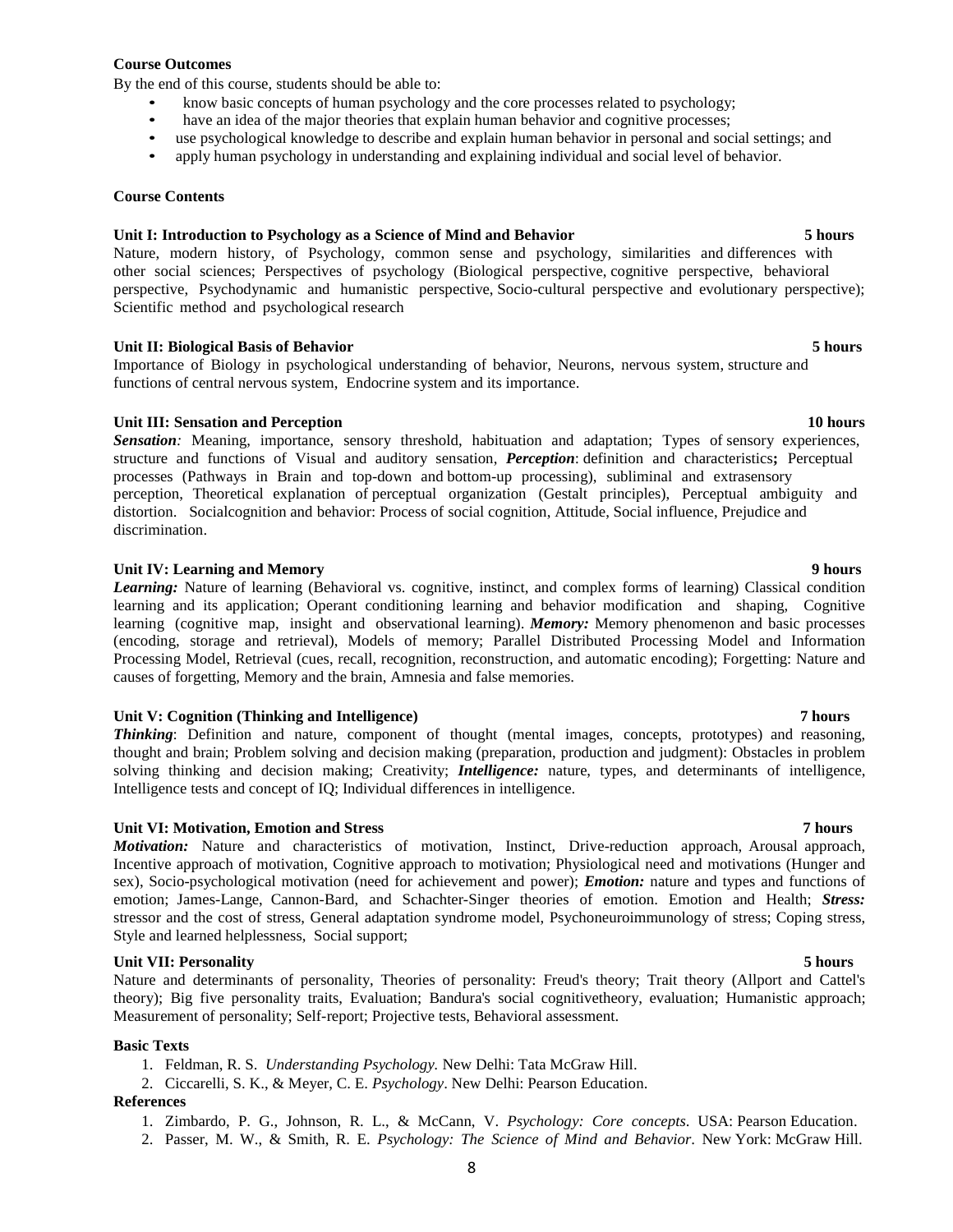# **ENG 204 Business Communications for the Hotel Industry BHM, Second Year, 4th Semester**

# **Course Description**

This course is for hotel management students who need English for their work. It focuses on everyday communicative situations so that hotel employees can understand and respond to the needs and requests of hotel guests during their stay. It meets the needs for receptionist, porter, bar person, chambermaid/room attendant, housekeeper, commissionaire, management trainee, waiter/waitress. Another component of the course is written communication in organizations.

### **Course Objectives**

The main objectives of the course are to prepare students for

- reception work
- restaurant and bar work
- answering the phone and taking messages
- writing short e-mails and letters
- dealing with guests' problems
- explaining how things work
- giving directions inside and outside the hotel
- suggesting paces to visit in the region
- writing and making effective business documents

### **Course Contents**

The following themes or topics are included:

- The check-in
- The hotel bedroom
- Bathroom and porter
- Services in the hotel
- Location of facilities
- Room services
- Problems and solutions
- Taking bar orders
- In the restaurant
- Places to visit
- Enquiries
- Using the phone
- The check-out
- Business writing: planning and organizing
- Effective writing style
- Effective design and visual aids
- Effective business documents

### **Teaching Method**

Each topic will be presented in terms of

- listening and pronunciation
- language focus and practice
- personal job file
- speaking practice
- theory and practice of written communication

### **Basic Texts**

- 1. O'Hara, Francis. *Be My Guest: English for the Hotel Industry*. Student's Book. Cambridge: CUP, 2002. (Audio CD Set/ Cassette set to go along with the Student's Book)
- 2. Hartley, Peter, and Clive G. Bruckmann. "Part three: Written Communications in Organizations." *Business Communication*. London and New York: Routledge, 2002.

### **References**

- 1. O'Hara, Francis. *Be My Guest: English for the Hotel Industry.* Teacher's Book. Cambridge: CUP, 2002.
- 2. *Oxford Advanced Learner's Dictionary of Current English*. Eighth Edition. Oxford: OUP, 2010.
- 3. Leech, G. N., & Jan Svartvik. *A Communicative Grammar of English*. Third Edition. London: Longman, 2002.